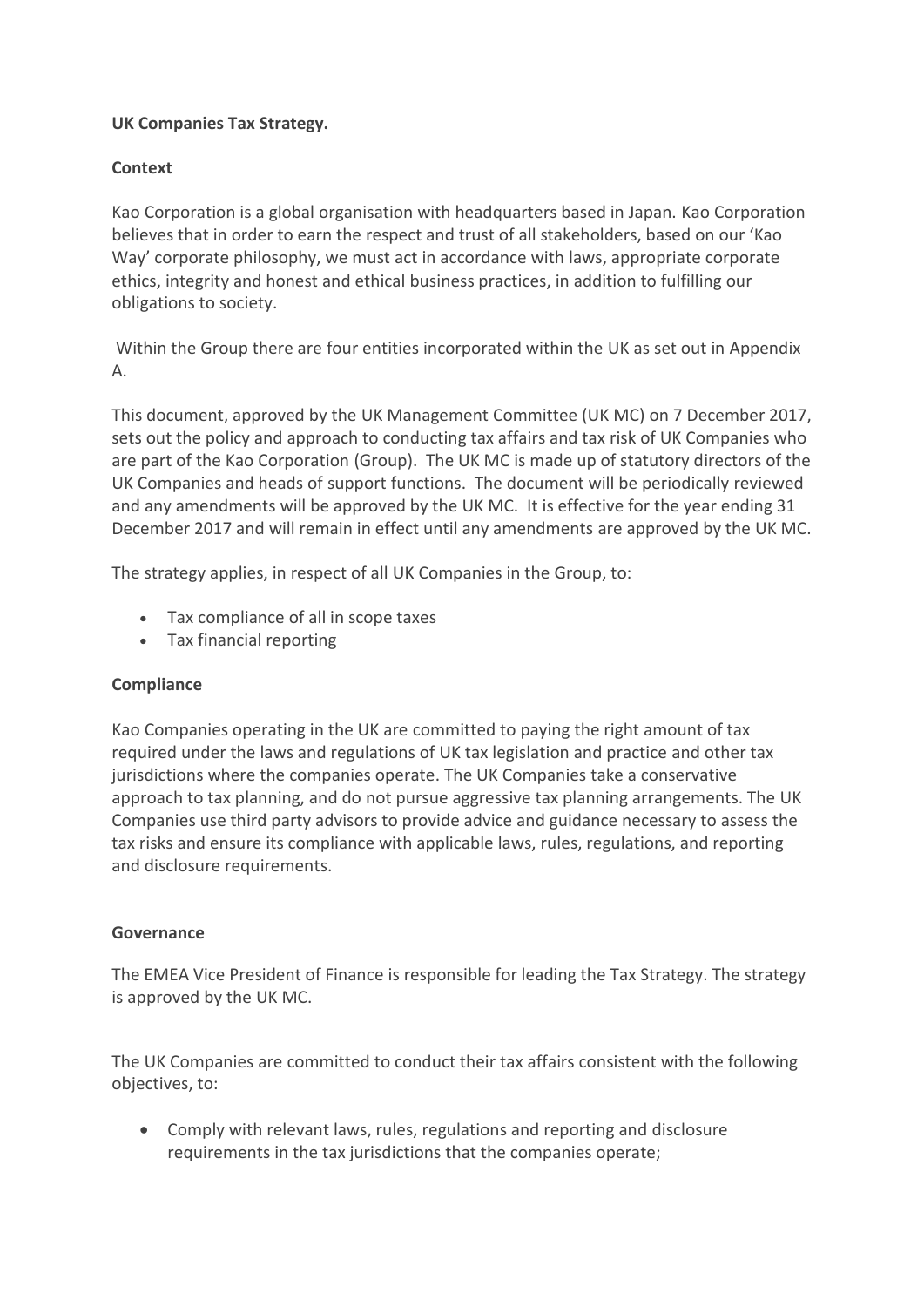- Ensure that the tax strategy is consistent with Kao Corporation's overall strategy, its approach to risk and the Group Core Values.
- Apply professional diligence and care in the management of all risks associated with tax matters and ensure governance and assurance procedures are appropriate.
- Operate effective tax governance, understanding the tax risks in place and ensure that senior personnel with the appropriate skill and experience are involved in key tax decisions.

The UK Companies use third party advisors to provide advice and guidance necessary to assess tax risks and ensure its compliance to applicable laws, rules, regulations and reporting and disclosure requirements.

The UK Companies pay an appropriate amount of tax in relation to their commercial activities. They do not engage in aggressive tax planning arrangements, and take a conservative approach to tax planning, applying tax rules and regulation in a way that it considers is consistent with HMRC and other jurisdiction local tax authority expectations.

The EMEA Finance and Accounting group have created a Finance Shared Service Centre based in the Netherlands with clear roles and responsibilities of staff to ensure compliance with tax (and financial) requirements. Staff are suitably skilled, and training is offered as considered relevant. In cases of uncertainty, matters will be referred to the EMEA VP of Finance who may seek advice from external professional advisors, or seek advice form HMRC director for assistance in interpretation of application of tax rules.

The UK MC acknowledge that it has responsibility for fully complying with the tax laws in all relevant jurisdictions.

The UK MC is responsible for establishing the overall governance and approving the tax strategy. However, management authority for the day to day operation of the business is delegated to the EMEA VP of Finance.

To ensure that the Tax Strategy is delivered; diligent professional care and judgement will be employed to assess tax risks in order to arrive at well-reasoned conclusions on how the risks should be managed.

## **Attitude to Planning**

The Group and UK Companies take a conservative approach to tax planning and do not pursue aggressive tax planning arrangements. Where alternative routes exist to achieve the same commercial result, the most tax efficient approach in compliance with all relevant laws shall be considered. The Group and UK Companies seek to be efficient in our tax affairs but ensure that any planning is based on sound commercial principles. However, we will take advantage of the reliefs and incentives that exist but show respect for the intention of the law, as well as the letter, at all times. The Group and UK Companies will use incentives and reliefs to minimise the tax costs of conducting its business activities, but will only undertake arrangements which they reasonably believe do not contradict the spirit of the law. Where there is uncertainty or complexity in relation to a risk external advice is sought.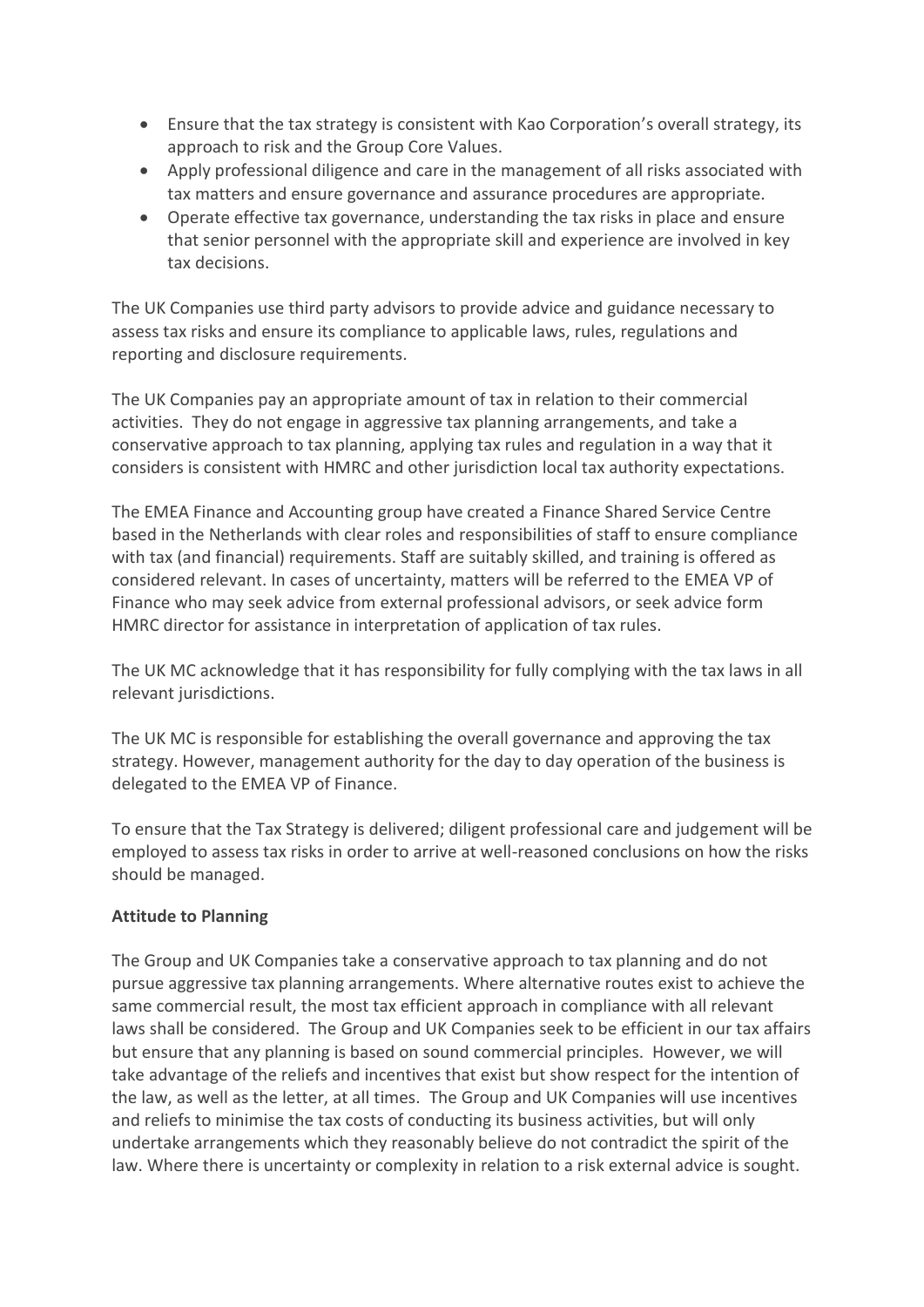#### **Level of UK Tax Risk**

As a Group we aim to respond to tax reform in each country and region in a timely manner in order to maintain a low risk profile. Our objective is to minimise tax risk through processes operated throughout the organisation however there is a risk of error or omission which could result in incorrect interpretation of tax rules or calculations. In such cases we aim to manage the uncertain tax position in a timely manner by utilising advance consultation procedures to ensure greater certainty or seeking external expert advice.

## **Approach to engaging with HMRC**

The UK Companies are committed to working in a collaborative, transparent and proactive way with HMRC at all times. We adopt the principles of openness and transparency in our approach to dealing with HMRC and believe in engaging in full, open and early dialogue with HMRC to discuss the tax affairs. The Group is committed to making fair, accurate and timely disclosure in correspondence and returns, and respond to queries raised by HMRC in a timely manner with the aim to resolve any issues in real-time where possible or to work together to resolve issues quickly and efficiently, with certainty wherever possible.

The UK Companies regard this publication as complying with the duty under para 16(2) and para 25(1), Sch 19 FA16.